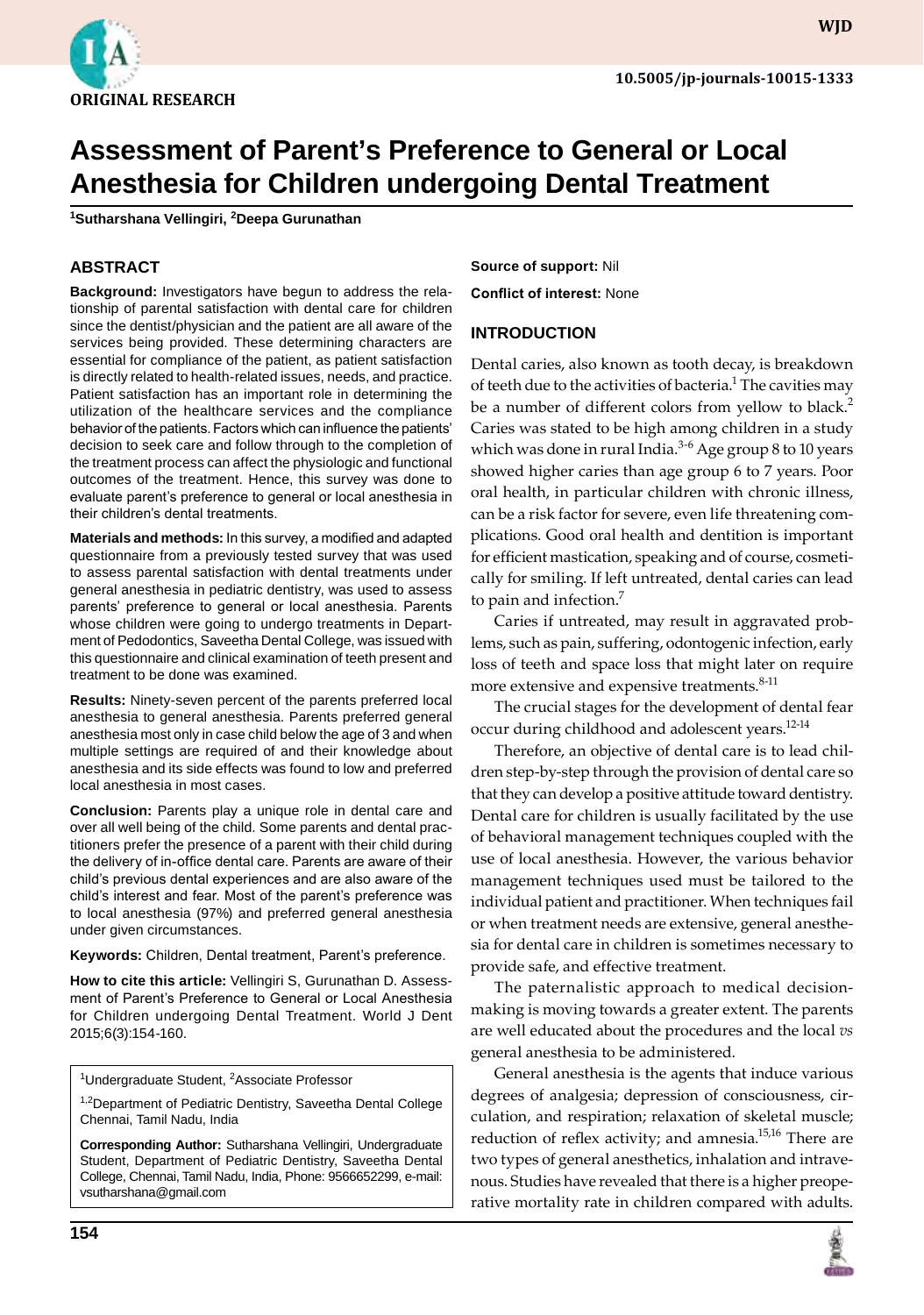Within the pediatric population, preoperative mortality is higher in neonates and infants compared with older children.17-20 General anesthesia carries a risk of mortality, $^{21}$  and is also associated with postoperative morbidity, such as postoperative pain, nausea, vomiting, sleepiness or weakness.22,23

Local anesthesia is the drugs that block nerve conduction when applied locally to nerve tissue in appropriate concentrations. They act on any part of the nervous system and on every type of nerve fiber. In contact with a nerve trunk, these anesthetics can cause both sensory and motor paralysis in the innervated area. Their action is completely reversible.<sup>24</sup>

Complication of local anesthesia includes: anesthetic toxicity, postoperative soft tissue injury, allergic reactions, and paresthesia.<sup>25</sup> The aim of this survey is to evaluate the parent's preference of local or general anesthesia for the dental procedures to be done on the children. The opinion of the parents on the anesthesia to be administered on their children and the reason if their preference is to be evaluated.<sup>26</sup>

## **MATERIALS AND METHODS**

Ethical approval was obtained from the institute. Ethical code is SRB/STUG15/65. The selected population consisted of parents whose children were below the age of 10 years and reported to dentist for general checkup or children having decay or pain. This research was conducted in Department of Pedodontics, Saveetha Dental College, Chennai, from January 2015 to may 2015. We modified and adapted to a questionnaire from a previously tested survey.<sup>26</sup>

The parents of the children were given the questionnaire. An informed consent was acquired from the parents who agreed to take part in this survey.

After receiving an informed consent from the parents, the parents proceeded with the questionnaire.

The questionnaire included questions, such as name, age, sex, reason for the visit to the dentist, associated medical conditions, parents preference to general or local anesthesia (Appendix 1).

Parent's education and their socioeconomic status were calculated (kuppuswamy's socioeconomic status scaleupdated  $2013)^{27}$  to compare their education and socioeconomic status to knowledge and preference of local or general anesthesia.

List of questions was asked regarding their opinion on general or local anesthesia, to judge their knowledge regarding complications of general and local anesthesia and their preference on treatment for the child under anesthesia.

These questions were asked to assess their knowledge about the side effects that could possibly occur after anesthetic and their preference of the treatment.

|                                                                          |                                            | 1 T                                                                                  |  |
|--------------------------------------------------------------------------|--------------------------------------------|--------------------------------------------------------------------------------------|--|
| Survey to evaluate the parents preference to general or local anesthesia |                                            |                                                                                      |  |
|                                                                          | Parents name:                              | Parents age:                                                                         |  |
| Name of the child:                                                       |                                            |                                                                                      |  |
| Age/sex:                                                                 |                                            |                                                                                      |  |
| Parents education:                                                       |                                            | Parents educational qualification:                                                   |  |
| Parents work:                                                            |                                            |                                                                                      |  |
| Reason for the visit to hospital:                                        |                                            |                                                                                      |  |
|                                                                          | Routine examination                        |                                                                                      |  |
|                                                                          | Pain                                       |                                                                                      |  |
| -                                                                        | Referred by pediatrician/general physician |                                                                                      |  |
| Associated medical conditions                                            |                                            |                                                                                      |  |
|                                                                          | 1. Neurological-                           |                                                                                      |  |
|                                                                          | If any, mention it below:                  |                                                                                      |  |
|                                                                          | 2. Respiratory                             |                                                                                      |  |
|                                                                          | If any, mention it below:                  |                                                                                      |  |
|                                                                          | 3. GIT                                     |                                                                                      |  |
|                                                                          | If any, mention it below:                  |                                                                                      |  |
|                                                                          | 4. Endocrine system                        |                                                                                      |  |
|                                                                          | If any, mention it below:                  |                                                                                      |  |
|                                                                          |                                            | Do you prefer treatment for your child under general anesthesia or local anesthesia? |  |
|                                                                          | If general anesthesia, why?                |                                                                                      |  |
|                                                                          |                                            |                                                                                      |  |

Appendix 1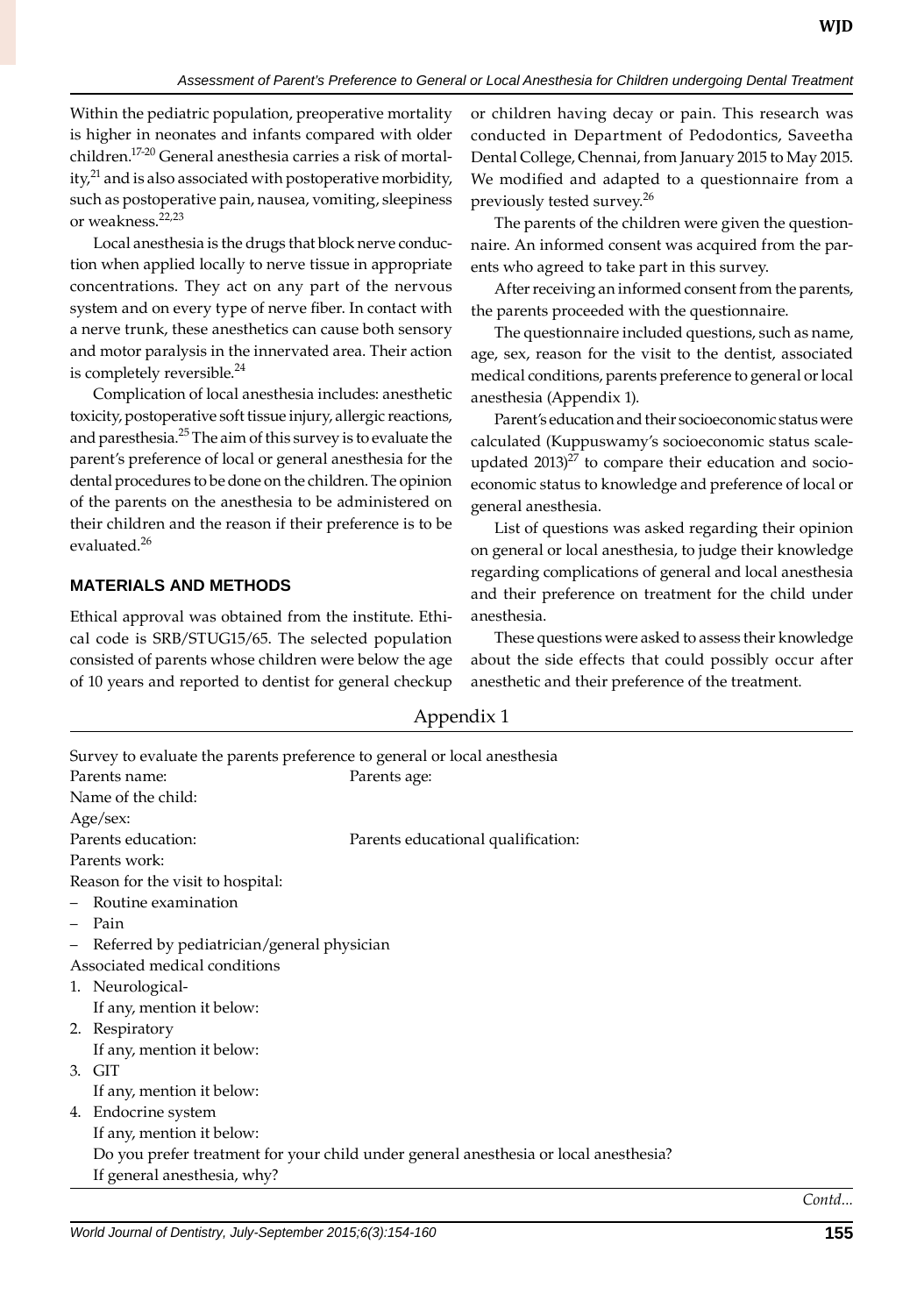*Contd...*

- I expect my child to feel no pain during the general anesthetic Not at all A little Moderately Extremely Do not know • I expect my child to not remember anything about the treatment Not at all A little Moderately Extremely Do not know As the age of the child is below the 3 or 4 years Yes No • Multiple settings required for the treatment Yes No • The child not being able to understand, do you prefer the treatment under General anesthesia Local anesthesia • The child being uncooperative for the treatment Yes No • Do not want the child to cry during the procedure Yes No • The child has fear of medical appointments Yes No • History of unsuccessful dental treatment under local anesthesia Yes No • I prefer general anesthesia due to trauma Yes No • In case of minor oral surgery, I prefer general anesthesia Yes No If local anesthesia, why? • I expect my child will feel sick after the general anesthesia (nausea/vomiting) Not at all A little Moderately Extremely
	- Do not know
- I expect my child will be in pain after anesthetic Not at all A little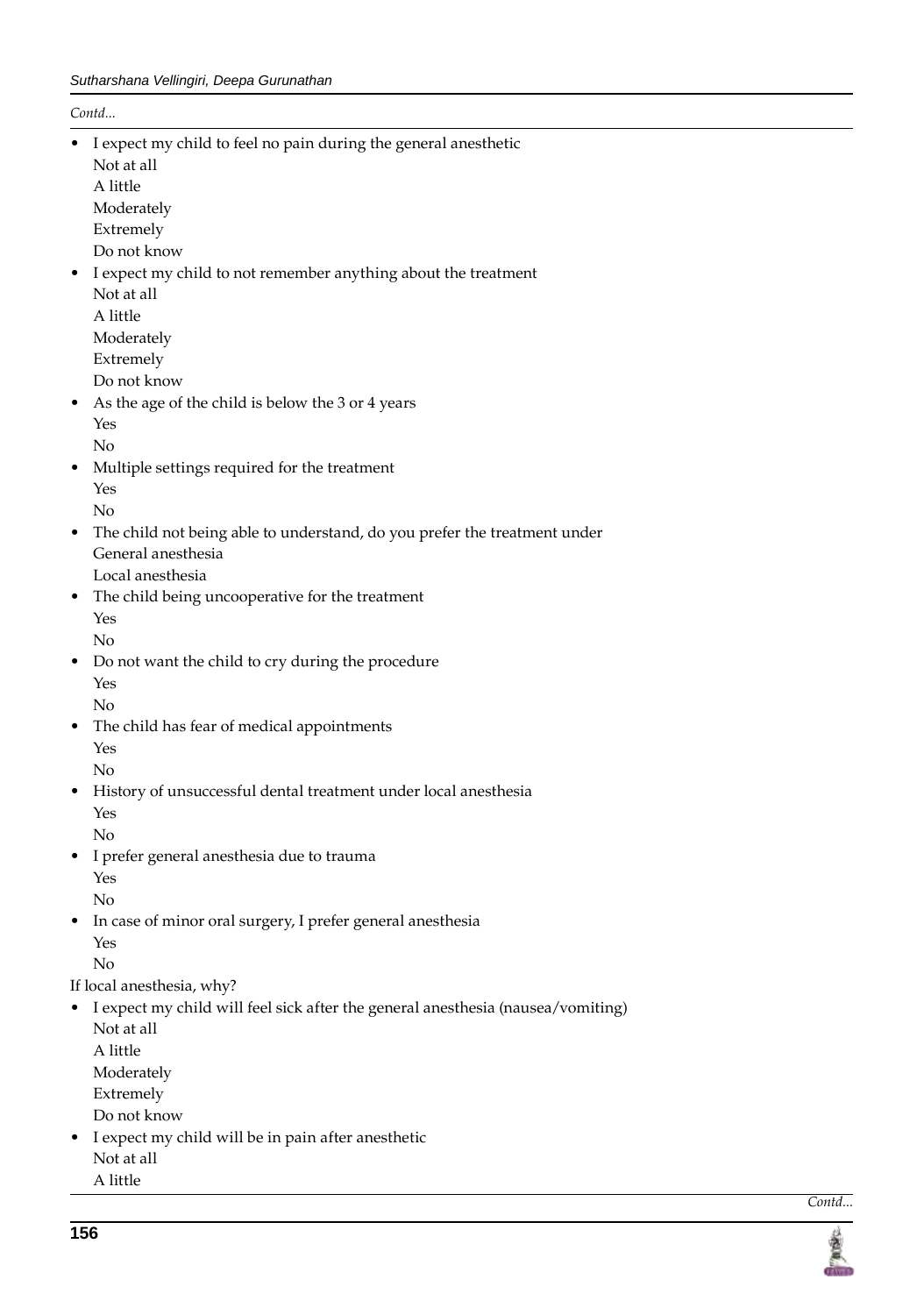| Moderately                                                     |
|----------------------------------------------------------------|
| Extremely                                                      |
| Do not know                                                    |
| • I expect my child will have sore throat after the anesthetic |
| Not at all                                                     |
| A little                                                       |
| Moderately                                                     |
| Extremely                                                      |
| Do not know                                                    |
| • I expect my child will be drowsy after the anesthetic        |
| Not at all                                                     |
| A little                                                       |
| Moderately                                                     |
| Extremely                                                      |
| Do not know                                                    |
|                                                                |

Data collection was done for a total of 63 parents whose children were below the age of 10 years and reported to dentist for general checkup or children having decay or pain to Saveetha Dental College, Chennai. The age group of children that was studied included male and female children from ages between 2 and 10 years.

#### **RESULTS**

The results showed that most parents who participated in survey were between the age group of 30 to 35 years, 56% of parent's reason for visit to dentist was routine examination for their children. Thirty-one percent of the parents had educational qualification of high school and 34% of the parent's socioeconomic status was upper lower class.

 Majority of the parents preferred local anesthesia (97%). Assessment of parent's education and socioeconomic status and their preference to local anesthesia is assessed and represented in Graphs 1 and 2.

The results reveal that (31%) most of the parents completed high school and their preference was 30% to local anesthesia and 1% to general anesthesia. Lesser number of parents was under the educational qualification of primary school (2%) and their preference was 2% to local anesthesia and none preferred general anesthesia.

Based on their socioeconomic status, most of the parents were categorized under upper lower class 34% and their preference was 33% to local anesthesia and 1% to general anesthesia, least number of parents (11%) who belonged to upper middle class and their preference was 10% to local anesthesia and 1% to general anesthesia.

On assessing parent's opinion to treatment under general anesthesia, parent's preferred general anesthesia if the child was presented with specific conditions, if not the parents preferred local anesthesia to minimize the side effects and felt the children were more cooperative to be treated under local anesthesia. Graph 3 represents the nine questions that helped in assessing the parent's



**Graph 1:** Parent's education to parent's preference to general or local anesthesia





*World Journal of Dentistry, July-September 2015;6(3):154-160* **157**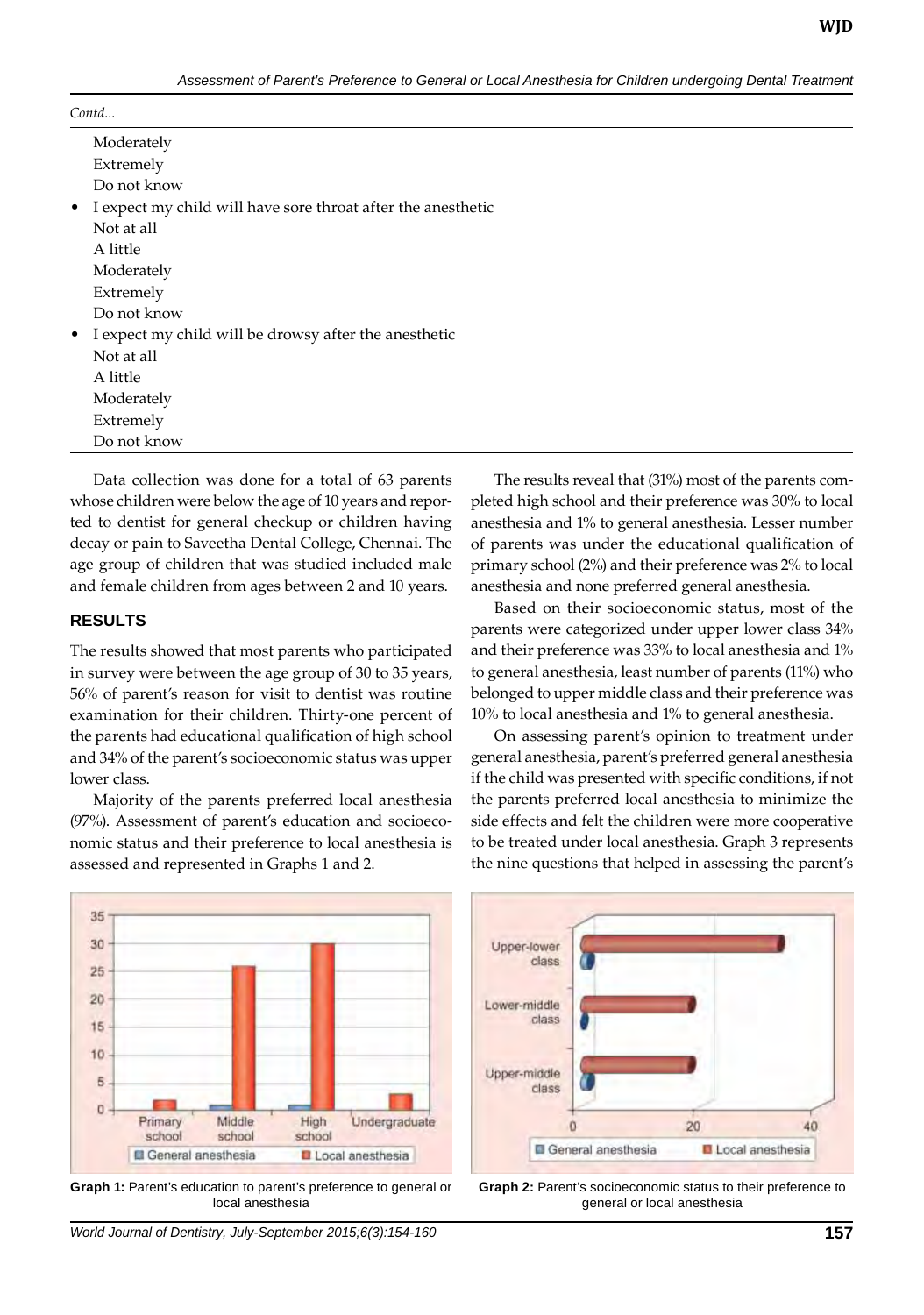

**Graph 3:** The nine questions that help in assessing the parent's preference to general anesthesia under which condition the most preferred general anesthesia



Graph 4: The questions asked under local anesthesia

preference to general anesthesia for the condition which the most preferred general anesthesia.

Graph 4 represents the questions that were used to assess parent's knowledge about the treatment and side effects of general anesthesia. The main reason for preference under local anesthesia was found that the child would have pain 73% after the recovery from the anesthesia.

### **DISCUSSION**

Caries in children aged less than 6 years is a rapid and progressive disease that can be painful and increases the likelihood of poor child growth, development and social outcomes.28-33 Canadian surveys have shown that by 5 years of age approximately 30% of children have had one or more teeth with dental decay, of which approximately 7% of the children required urgent care.

In this survey on parents preference to general or local anesthesia for their child's dental treatment, it is revealed that 97% of the parents prefer local anesthesia, similar

**158**

results were found in a study done on parents preference to local anesthesia, parents preferred local anesthesia over complete sedation under the clinical circumstances.<sup>34</sup>

Surveys have shown that by 5 years of age approximately 30% of children have had one or more teeth with dental decay, of which approximately 7% of the children required urgent care.<sup>35</sup> Statistics demonstrated that in 1992, 39% of emergency dental visits were in Dental Department of Montreal Children's Hospital were due to severe dental decay and 70% of these visits were children in the age group of 1 to 5 years.<sup>36</sup> Schwartz (1994) also found that this age group contained 70% of the cases of toothaches and 48% of the cases of dental infections caused by dental caries. This survey on parent's preference also reveals that 52% of children were below the age group of 5 years.

With the growing awareness of the parents and the availability and accessibility of information, the satisfaction of parents plays a crucial role in the healthcare domain. It is imperative to understand that parents visit a dentist to get relief from the physical discomfort of

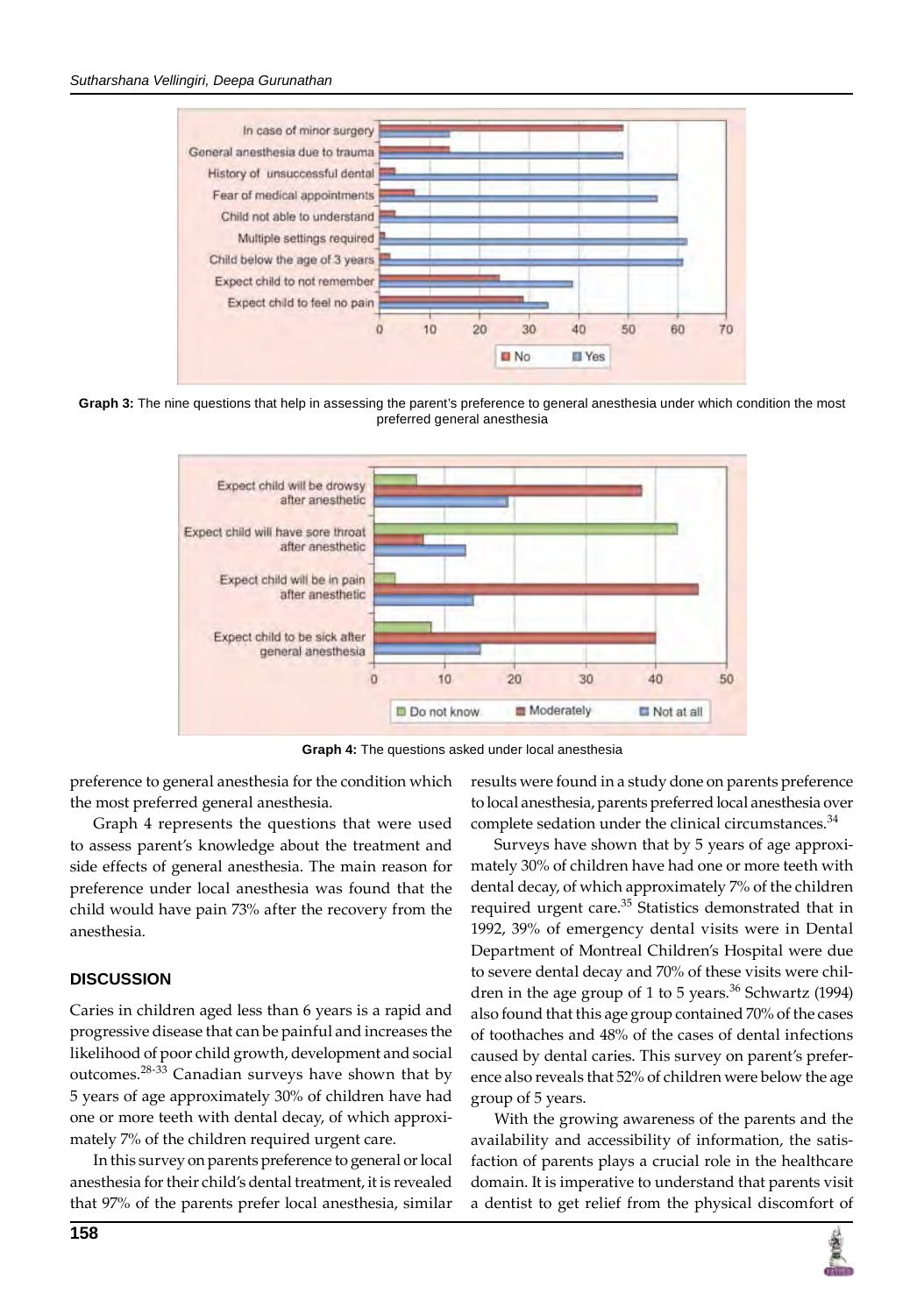their child's dental pain and to treat the obvious dental disease and therefore agree for the general anesthesia to carry out dental procedures.

In a study that was conducted in 2008, physicians indicated that patient socioeconomic status and educational qualification did affect their clinical management decisions. And as a result, physicians had to commonly undertake changes to their management plan in an effort to enhance patient outcomes, but they experienced numerous strains when trying to balance what they believed was feasible for the patient with what they perceived as established standards of care.<sup>37</sup> Thus, socioeconomic status and educational qualification of the parents played a major role in treatment decisions and outcome for their children medical care. In this study, most data collected were parents whose educational qualification was completion of high school and most preferred for their children's treatment to be under local anesthesia.

In a study conducted on parental educational and children's health, a strong positive association between parental socioeconomic status and child health was found to be recorded. In this study on parent's preference to general or local anesthesia, parent's socioeconomic status was recorded and most of the parents who participated in this study were of upper lower class and they preferred local anesthesia and preferred general anesthesia only under specific conditions.

## **CONCLUSION**

Ninety-seven percent of the parents preferred local anesthesia and preferred general anesthesia only under given conditions, such as child below the age of 3 years and multiple setting was required. Whatever the decision is, either to include or exclude the parent based on individual analysis of the child's behavior, it should be explained to the parent and other members of the healthcare team to prevent miscommunication and parental dissatisfaction. The decision to include the parent should be based upon the ultimate goal of achieving positive behavior of the child and delivering safe and quality dental treatment.

## **references**

- 1. Silk H. Diseases of the mouth. Primary Care 2014 Mar;41(1): 75-90.
- 2. Laudenbach JM, Simon Z. Common dental and periodontal diseases: evaluation and management. The Medical Clinics of North America 2014 Nov;98(6):1239-1260.
- 3. Khera N, Tewari A, Chawla HS. Inter-comparison of prevalence and severity of dental caries in urban and rural areas of Northern India. J Ind Soc Pedod Prev Dent 1984;2(1): 19-25.
- 4. Gangwar SK, Idris MZ, Bhushan V, Nirupam S, Saimb CS, Jain VC. Biosocial correlates of dental caries in rural areas of Lucknow. J Ind Dent Assoc 1990;61(5):93-97.
- 5. Chatufale JD, Goyal RC. A cross sectional study of factors related to oral health in rural areas of Loni, Western Maharashtra. Ind J Community Med 2002;27(2):74-76, 96.
- Rao A, Sequeira SP, Peter S. Prevalence of dental caries among school children of Moodbidri. J Ind Soc Pedod Prev Dent 1999;17(3):45-48.
- 7. Foster H, Fitzgerald J. Dental disease in children with chronic illness, community child health, public health, and epidemiology. Arch Dis Child 2005;90(7):703-708.
- 8. Low W, Tan S, Schwartz S. The effect of severe caries on the quality of life in young children. Pediatr Dent 1999;21(6): 325-326.
- 9. Thomas C, Primosch RE. Changes in incremental weight and well-being of children with rampant caries following complete dental rehabilitation. Pediatr Dent 2002;24(2):109-113.
- 10. Anderson HK, Drummond BK, Thomson WM. Changes in aspects of children's oral-health-related quality of life following dental treatment under general anaesthesia. Int J Paediatr Dent 2004;14(5):317-325.
- 11. Ratnayake N, Ekanayake L. Prevalence and impact of oral pain in 8-year-old children in Sri Lanka. Int J Paediatr Dent 2005;15(2):105-112.
- 12. Ost L. Age of onset in different phobias. J Abnormal Psychology 1987;96(3):223-229.
- 13. Milgrom P, Fiser L, Melnick S, Weinstein P. The prevalence and practice management consequences of dental fear in a major US city. J Am Dent Assoc 1988;11(6):641-647.
- 14. Locker D, Liddell A, Dempster L, Shapiro D. Age of onset of dental anxiety. J Dent Res 1999;78(3):780-786.
- 15. Olsson GL, Hallen B. Cardiac arrest during anaesthesia: a computer-aided study in 250, 543 anaesthetics. Acta Anaesthesiol Scand 1988;32(8):653-664.
- 16. Morita K, Kawashima Y, Irita K, Kobayayashi T, Goto Y, Iwao Y, et al. Perioperative mortality and morbidity in 1999 with a special reference to age in 466 certified training hospitals of Japanese Society of Anesthesiologists—report of Committee on Operating Room Safety of Japanese Society of Anesthesiologists. Masui 2001;50(8):909-921.
- 17. Morita K, Kawashima Y, Irita K, Iwao Y, Seo N, Tsuzaki K. Perioperative mortality and morbidity in the year 2000 in 520 certified training hospitals of Japanese Society of Anesthesiologists: with a special reference to age-report of Japanese Society of Anesthesiologists Committee on Operating Room Safety. Masui 2002;51(11):1285-1296.
- Flick RP, Sprung J, Harrison TE, Gleich SJ, Schroeder DR, Hanson AC, et al. Perioperative cardiac arrests in children between 1988 and 2005 at a tertiary referral center: a study of 92,881 patients. Anesthesiology 2007;106(2):226-237.
- 19. Bharti N, Batra YK, Kaur H. Paediatric perioperative cardiac arrest and its mortality: database of a 60-month period from a tertiary care paediatric centre. Eur J Anaesthesiol 2009;26(6):490-495.
- 20. van der Griend BF, Lister NA, McKenzie IM, Martin N, Ragg PG, Sheppard SJ, et al. Postoperative mortality in children after 101,885 anesthetics at a tertiary pediatric hospital. Anesth Analg 2011;112(6):1440-1447.
- 21. Nkansah PJ, Haas DA, Saso MA. Mortality incidence in outpatient anaesthesia for dentistry in Ontario. Oral Surg Oral Med Oral Pathol Oral Radiol Endod 1997;83(6):646-651.
- 22. Coté CJ, Notterman DA, Karl HW, Weinberg JA, McCloskey C. Adverse sedation events in pediatrics: a critical incident analysis of contributing factors. Pediatrics 2000;105(4):805-814.